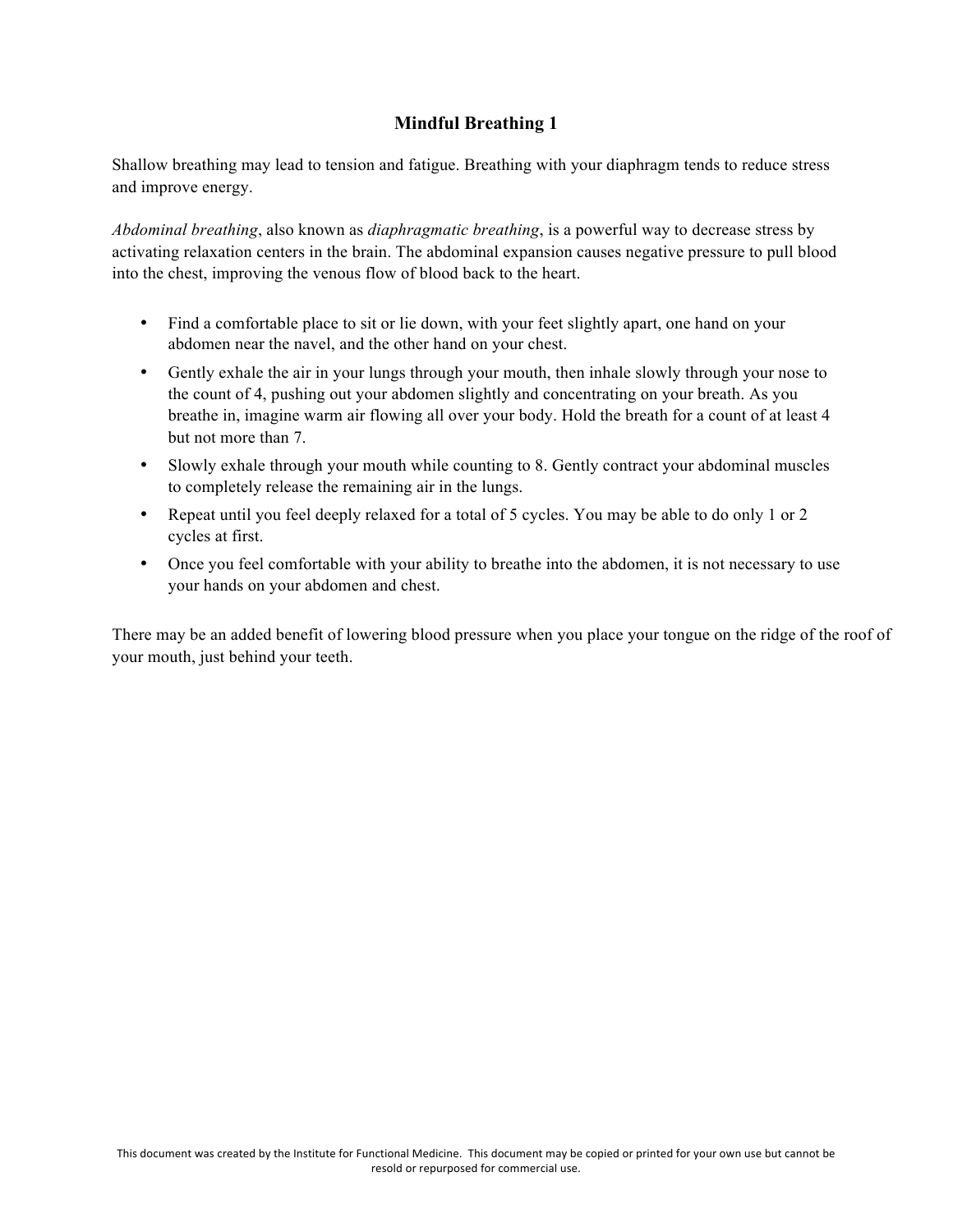# **Mindful Breathing Exercises 2**

### **Mindful Breathing Phase 1:**

- 1. Sit in a comfortable position. Try to sit in the same place each day. Avoid positions that you might fall asleep in.
	- a. The back is long and supports itself.
	- b. Shoulders are relaxed downward, the neck is long, and the chin is pointing neither up nor down.
	- c. The face is relaxed.
- 2. Inhale. Expand the belly, expand the ribs, and then let the breath rise all the way into the shoulders and collarbones. Feel a slight movement in the collarbones and shoulders as the breath moves upward. Exhale and feel the shoulders fall, ribs move back toward center, and belly move back into the spine. Do this for a minute or two.
- 3. Now focus on the breath as it enters and exits the nostrils. Feel the coolness of the breath as it enters, the warmth as it exits. Listen for the slight sound of the breath as it enters and exits. Feel the movement of the breath on the delicate skin at the rim of the nostrils.
- 4. When the mind wanders or a sound or sensation distracts you, return to the breath. Do this over and over as many times as you need to.
- 5. Start with 5 minutes, then increase the time until you can sit for 10, then 15, then 20 minutes.

### **Mindful Breathing Phase Two:**

- 1. When you can do the three-part breath comfortably, create a valve at the larynx to make a gentle hissing sound as you exhale. When you whisper, you make this same valve.
- 2. Begin to prolong the exhalation. Work toward making the exhalation twice as long as the inhalation. Take your time in cultivating this lengthening of the exhalation. The breath should remain gentle and rhythmic.
- 3. Now focus on the breath as it enters and exits the nostrils. Feel the coolness of the breath as it enters, the warmth as it exits. Listens for the slight sound of the breath as it enters and exits. Feel the movement of the breath on the delicate skin at the rim of the nostrils.
- 4. When the mind wanders or a sound or sensation distracts you, return to the breath. Do this over and over as many times as you need to.
- 5. Start with 5 minutes, then increase the time until you can sit for 10, then 15, then 20 minutes.

### **Mindful Breathing Phase Three:**

- 1. Begin to notice as you do the above breath that there are four phases to the breath:
	- a. Inhalation
	- b. A pause between inhalation and exhalation
	- c. Exhalation
	- d. A pause between exhalation and inhalation
- 2. Try and live inside the pauses for just a moment, less than a second. Bring your entire attention inside the pause before you begin either the inhalation or exhalation.
- 3. Now focus on the breath as it enters and exits the nostrils. Feel the coolness of the breath as it enters, the warmth as it exits. Listen for the slight sound of the breath as it enters and exits. Feel the movement of the breath on the delicate skin at the rim of the nostrils. Bring this same attention to all four phases of the breath.
- 4. When the mind wanders or a sound or sensation distracts you, return to the breath. Do this over and over as many times as you need to.
- 5. Start with 5 minutes, then increase the time until you can sit for 10, then 15, then 20 minutes.